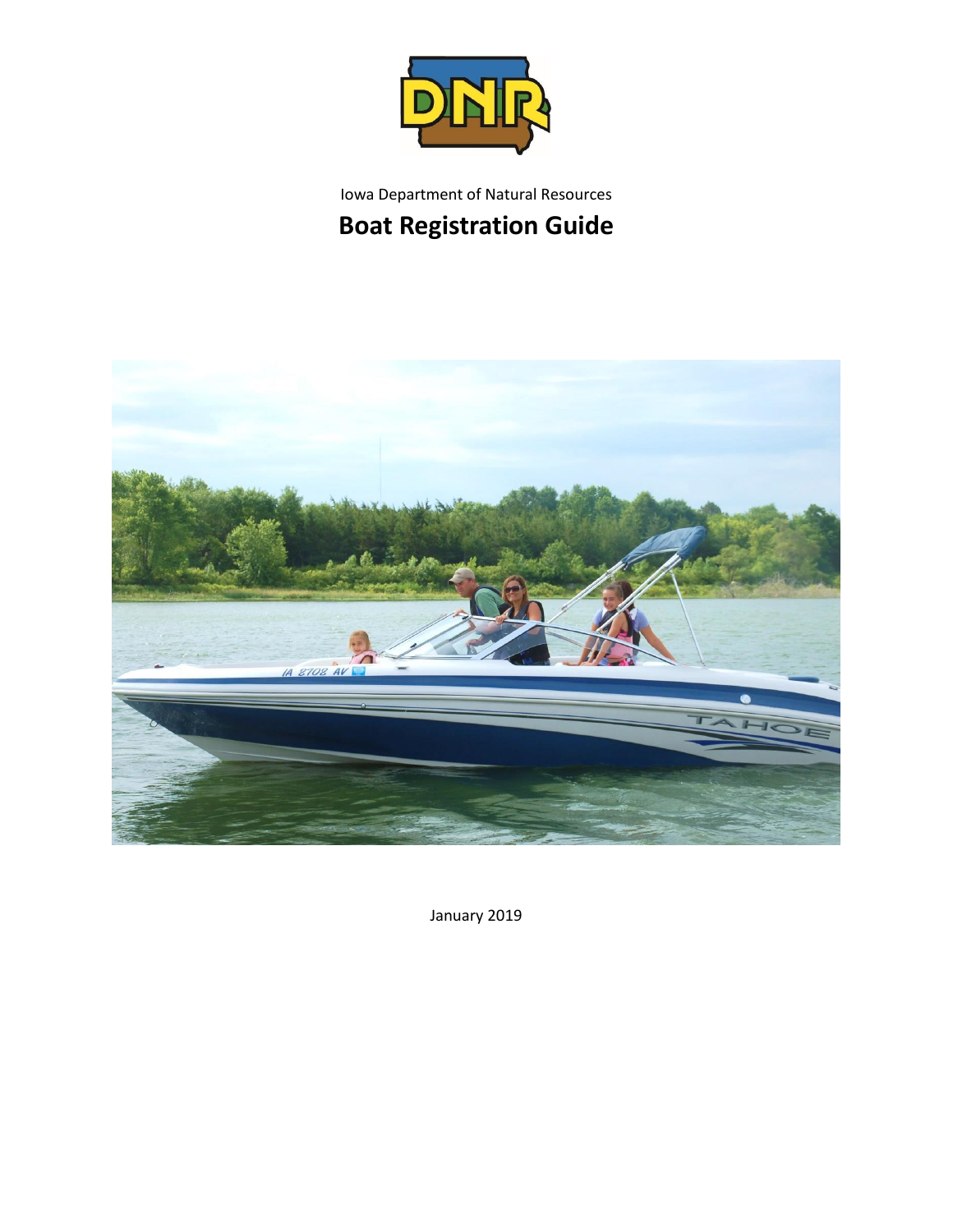# **Registering Your Boat**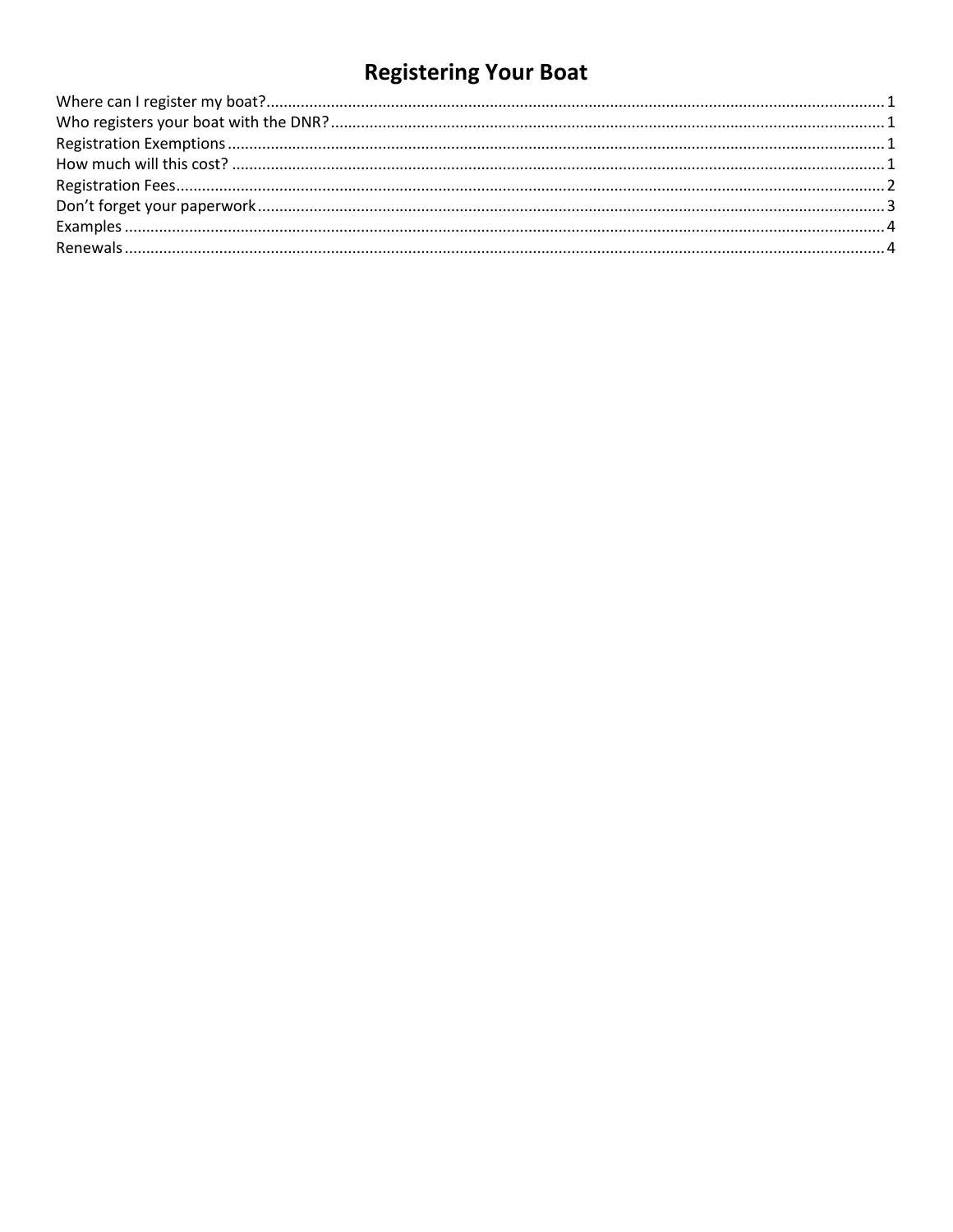# <span id="page-2-0"></span>**Where can I register my boat?**

Boats are registered with the county recorder in the county where you reside, if you don't live in Iowa you should register in the county where the boat will be primarily used. Also, if you don't live in Iowa you can use your boat for 60 non-consecutive days within a year without registering in Iowa if your vessel is registered in your state.

If you have questions about boat safety regulations the regulations are available on the DNR website. If you aren't sure about a regulation or have any questions you can call our customer service number at 515-725-8200.

DNR Website, Boating Safety Handbook: [Boating](http://www.iowadnr.gov/Things-to-Do/Boating)

# <span id="page-2-1"></span>**Who registers your boat with the DNR?**

#### Purchase from a dealer or retail store

Some businesses that sell boats will register your boat for you. If they register your boat for you, they will give you a "registration applied for "card that allows you to use your boat for 35 days without a registration or title. Your registration will be sent to you directly from the County Recorder. If the business that sold your boat to you doesn't register your boat for you, then you will be responsible for registering it with the County Recorder in the county where you reside.

#### Private Purchase

If you purchased your boat from another boat owner in a private sale, and the registration is current, you can operate your boat for 30 days from the date of purchase without registering the boat in your name. After 30 days you cannot operate the boat on public water unless you have a registration in your possession at the time of operation. You must be listed as the owner on the registration after 30 days.

## <span id="page-2-2"></span>**Registration Exemptions**

First let's determine if your boat or watercraft needs to be registered. The following vessels do not need to be registered:

- Inflatable boats that are 7 ft. or less in length, with no motor or sail.
- Conventional canoes and Kayaks (includes inflatable canoes and kayaks) that are 13 ft. or less in length, and do not have a motor or sail.
- Government owned boats used for search and rescue.
- Boats owned by public schools used for official research and studies

You can choose to register the above vessels but it isn't required. You can also use your vessel on public water without registering if your boat fits the exemptions above. If you aren't sure if your boat needs to be registered you can contact DNR Customer Service at 515-725-8200. If you would like to know the final cost of your registration which could include a local tax, you can contact your County Recorder in the county you reside.

### <span id="page-2-3"></span>**How much will this cost?**

This will depend on whether your boat has a motor or sail, the length of the boat, and when your boat is registered. Boats are renewed every 3 years. The fee will decrease each year of the renewal season for new registrations.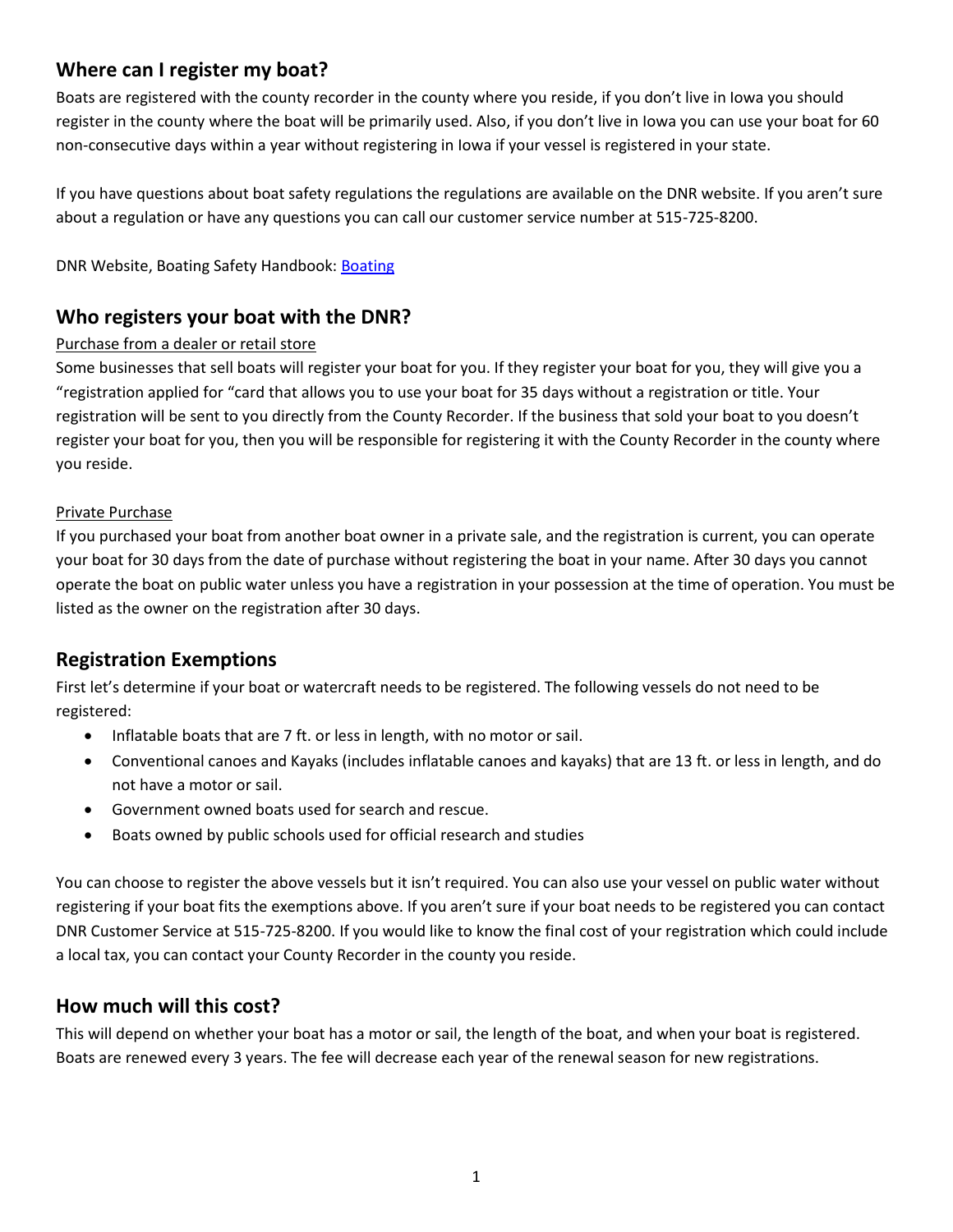#### Previously Owned Boats

If your boat is used and previously registered in Iowa you will pay \$3.75 to transfer your boat into your name. If the registration is expired and was not renewed by the previous owner, you will pay the fee for renewal, plus a \$5.00 penalty fee.

#### Out of State Registration

If your boat wasn't purchased in Iowa, you will pay the fee for a new boat registration which will decrease with each year of the renewal season.

### <span id="page-3-0"></span>**Registration Fees**

Includes new registrations and out of state purchases. The fees for renewals will not decrease, please see page 4 for renewal fees.

Jet Ski (Personal Watercraft)

Registered Jan 1, 2019-April 30, 2020-\$49.90 Registered May 1, 2020-April 30, 2021-\$34.90 Registered May 1, 2021-December 31, 2021 -\$19.90

Vessels without a motor or sail Registered Jan 1, 2019-April 30, 2020-\$16.90 Registered May 1, 2020-April 30, 2021-\$12.90 Registered May 1, 2021-December 31, 2021 -\$8.90

Vessels less than 16 ft. in length with a motor or sail (if your vessel is 17 ft. or less you don't need a title) Registered Jan 1, 2019-April 30, 2020 \$27.40 Registered May 1, 2020-April 30, 2021-\$19.90 Registered May 1, 2021-December 31, 2021 -\$12.40

Vessels 16 ft. in length but less than 26 ft. with a motor or sail (If your boat is over 17 ft. you will need to add \$12.75 for a title.)

Registered Jan 1, 2019-April 30, 2020 -\$40.90 Registered May 1, 2020-April 30, 2021-\$28.90 Registered May 1, 2021-December 31, 2021 -\$16.90

Vessels 26 ft. in length but less than 40 ft. with a motor or sail (remember to add \$12.75 for a title) Registered Jan 1, 2019-April 30, 2020-\$79.90 Registered May 1, 2020-April 30, 2021-\$54.90 Registered May 1, 2021-December 31, 2021 -\$29.90

Vessels 40 ft. in length and over with a motor or sail (remember to add \$12.75 for a title) Registered Jan 1, 2019-April 30, 2020 -\$154.90 Registered May 1, 2020-April 30, 2021-\$104.90 Registered May 1, 2021-December 31, 2021 -\$54.90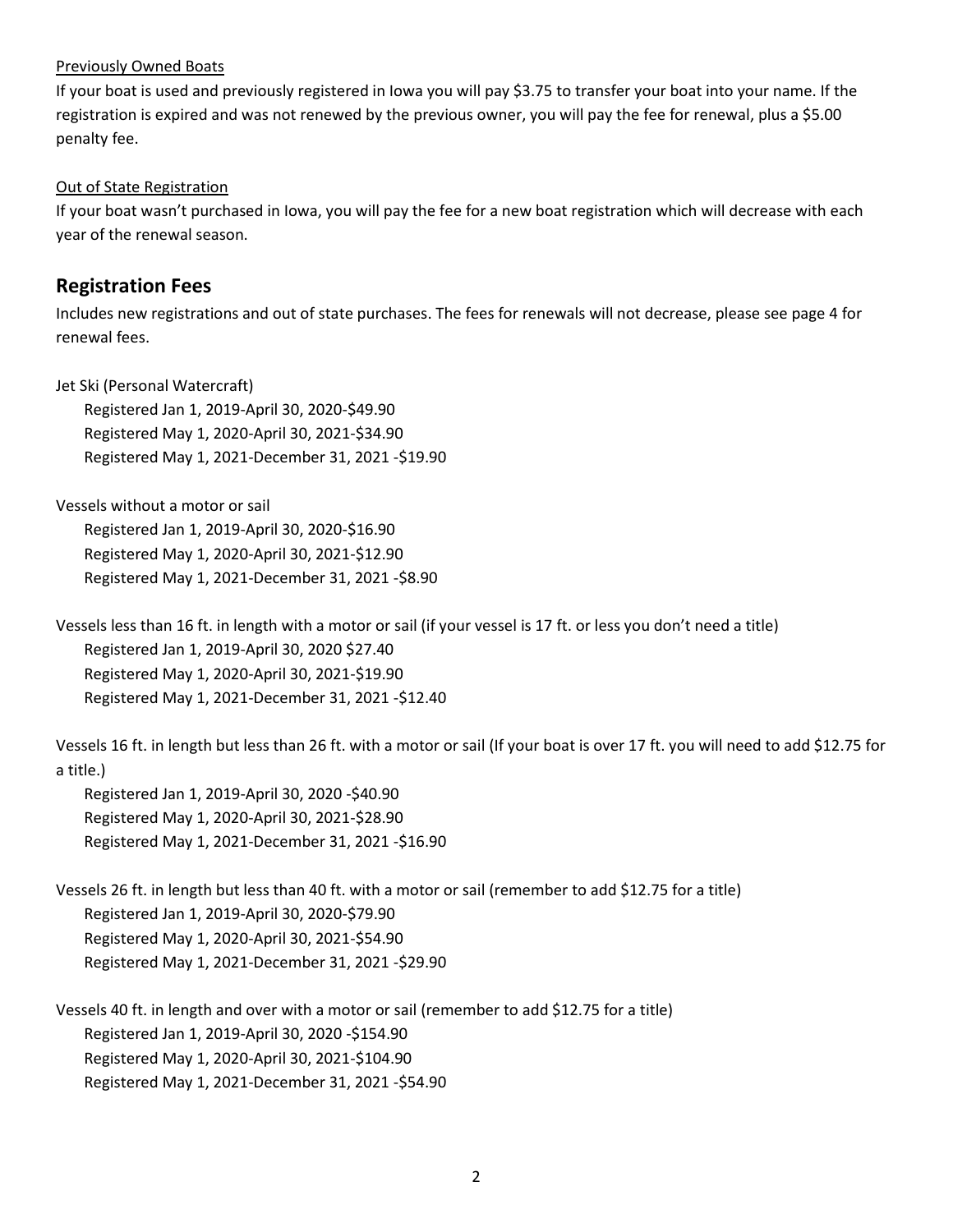#### Documented Vessel

If your vessel is documented with the Coast Guard, you will not receive a title from the DNR, just a registration. If there is a lien on the boat, you will need to file your lien with the United States Coast Guard. Be sure to bring your certificate of documentation with you to the County Recorder's office when you register your boat along with your bill of sale. You will still be required to pay sales tax or provide proof that it has already been paid when you register your boat with the County Recorder.

For Information on Documented Vessels[: https://www.uscg.mil/nvdc/](https://www.uscg.mil/nvdc/)

Documented Vessel Fees Registered Jan 1, 2019-April 30, 2020 -\$29.90 Registered May 1, 2020-April 30, 2021-\$21.50 Registered May 1, 2021-December 31, 2021 -\$13.20

## <span id="page-4-0"></span>**Don't forget your paperwork**

- If your boat is new, don't forget to bring the receipt that lists how much you paid for your boat and if taxes were paid at the time of purchase. Also, bring the manufacturer's certificate of origin (MCO or MSO). Boats that are new and titled must have a manufacturer's certificate of origin to register. If your boat is not titled, please also bring your certificate because the County Recorder will need that information to register your boat. If your boat does not have a certificate because it isn't titled, you will need to know the information required on the application such as length and capacity.
- If your boat is previously owned bring the registration documents signed over to you from the last registered owner. If your boat was purchased in Iowa you will need the registration and title (if titled). If your boat was bought out of state you can register your boat with just the title and bill of sale if the boat was titled in the other state. You will also need a bill of sale, or statement from the seller that indicates how much you paid for your boat. The seller can use the back of the DNR registration as a bill of sale if the amount paid is provided.
- If your boat is previously owned and it has never been registered you can register with an affidavit of untitled/unregistered vessels. You will need to contact a conservation officer or peace officer to sign your affidavit. The affidavit can be found at [http://www.iowadnr.gov/About-DNR/Bonding.](http://www.iowadnr.gov/About-DNR/Bonding)
- <span id="page-4-1"></span>• If your boat is homemade you will need receipts for the materials used to construct your boat to indicate you have paid sales tax. If your boat is reconstructed, or it contains major parts from other boats, it is not considered homemade. If any of the parts you used to reconstruct your boat contain a registration number or HIN number from a boat that was previously registered, you will need to provide the registration and/or title from the previous registered owner.